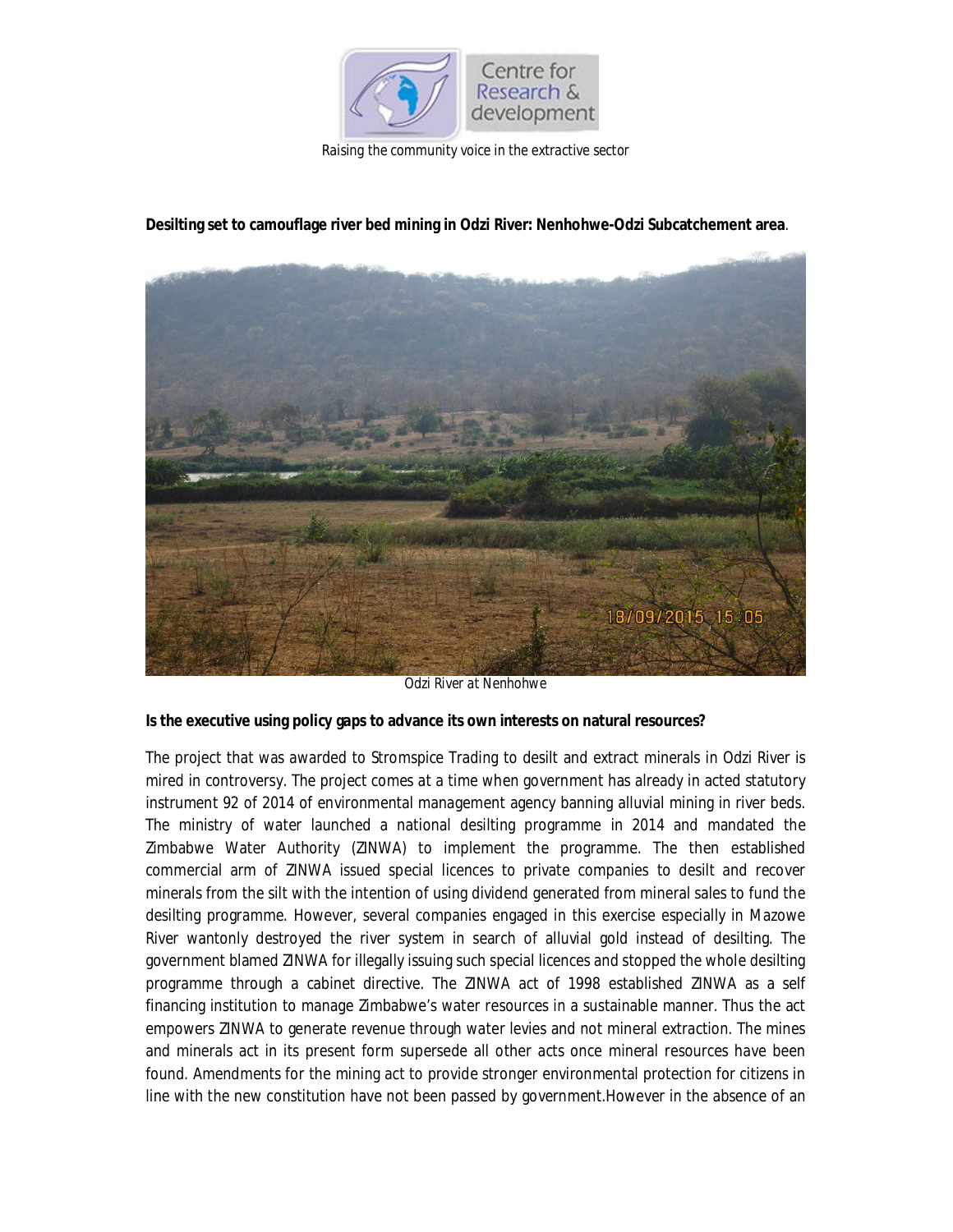amended mines and minerals act, the ministry of water through environmental management agency (EMA) is legally empowered by statutory instrument 92 of 2014 to stop any form of mining in the river bed.



*Stromspice Trading preparing to set their plant on land under irrigation at Nenhohwe*

The CRD received information that Stromspice Trading intends to extract minerals in Odzi River from Nenhohwe in Chimanimani west up to Bezel Bridge in Marange. The river Odzi at Nenhohwe is located in the downstream of Marange diamond fields. Local experts believe that the river contains huge deposits of both diamonds and gold. The ministry of mines officials indeed confirmed that the area 1518 of Nenhohwe was reserved for mining but were quick to point out that mining operations could no longer take place in the river because river bed mining has been prohibited. When contacted for comment company director Ivan Putter described the project as a desilting exercise but was also quick to point out since government had no money, the cabinet decided that costs for desilting were to be recovered through " any minerals that he may come across in the river."Quizzed further on whether he was aware of government directive to halt desilting operations and the ban on river bed mining, Ivan pointed out that the decision was made as a result of poor standards of operations exhibited by Chinese companies in Mazowe. He also claimed that the cabinet was facilitating all the licences needed to carry out the project. Meanwhile the company is already settling in at Nenhohwe. In his mid- term fiscal policy review presentation to parliament in August 2015 finance minister Chinamasa citing Auditor General's narrative reports bemoaned lack of accountability in management of public resources and non compliance with approved frameworks by the executive arms of government as one of the major reasons for leakages. The ministry of mines, (EMA), (ZINWA) and Chimanimani Rural District (CRDC) have all expressed ignorance over the latest developments at Nenhohwe. It remains to be seen the form of special grant the company will bring on the ground to commence operations in the mineral rich Odzi River.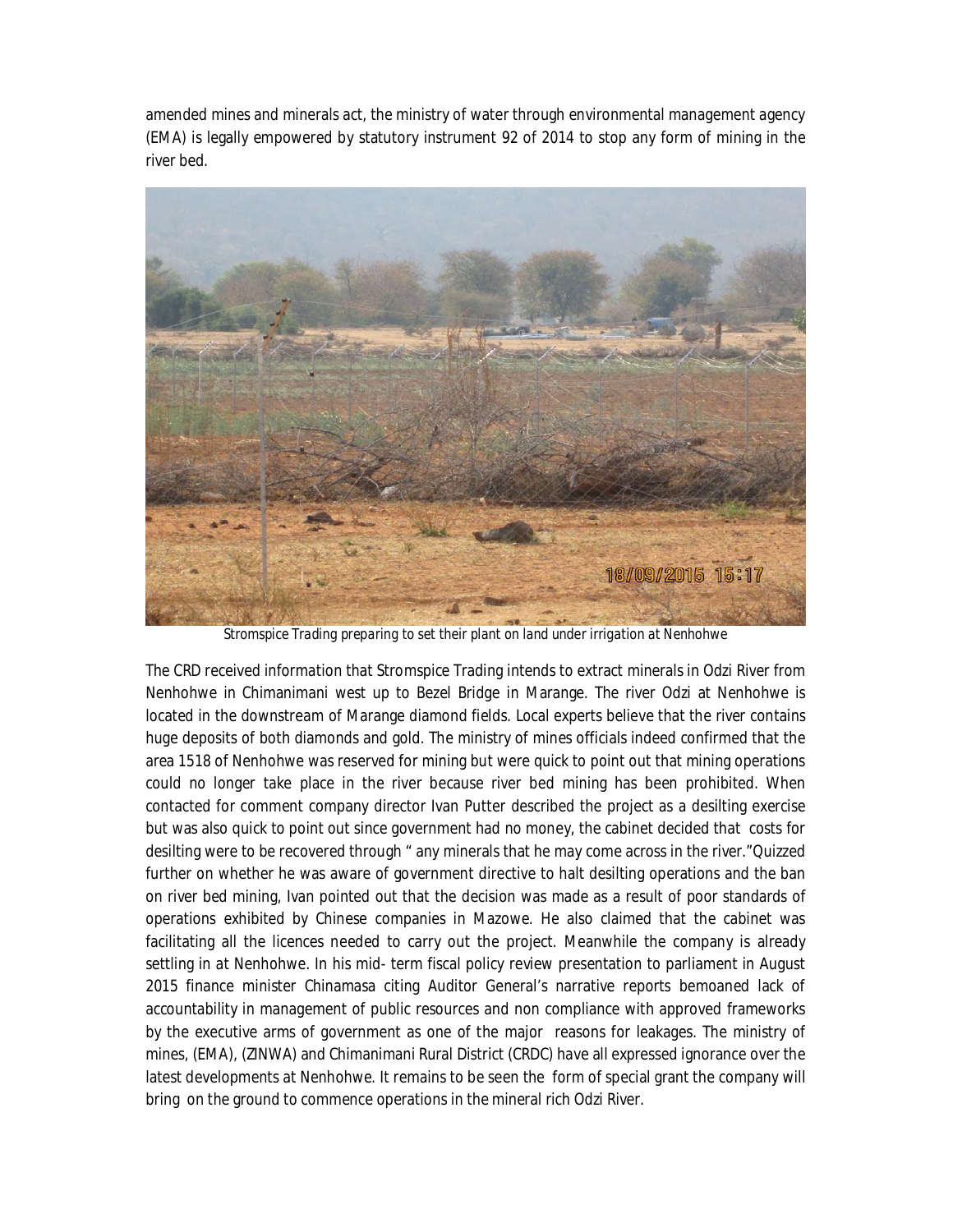### **Community receives project with both excitement and scepticism**

The surrounding community of Nenhohwe expressed mixed feelings on the proposed project. The harsh economic environment facing Zimbabwe has not spared this community. Thus some interviewees expressed hope of working for the company following the failure by mining companies in Marange to provide employment or meaningful development to this adjacent community. One elderly villager was quoted saying "zvingangoita nekuti ava vanenge Warungu chaivo kwete maChina aya" (it may work this time because the investors look like real whites not Chinese from Marange). Already more than 50 people from the local community have been temporarily employed and were seen erecting fences and clearing the nearby Nenhohwe airstrip. According to Ivan, Stromspice has plans to build clinics, diptanks, sink boreholes, support Nenhohwe and Nyanyadzi irrigation schemes by desilting Odzi River and irrigation canals, support local schools with computers and provide funds for the education of vulnerable children, and also supply medicine to local hospitals and clinics. Locals will also benefit from selling river sand and bricklaying projects according to Ivan.



Local villager pointing to river Odzi. She believes the company is only interested in diamond extraction not *desilting*

With speculation high among villagers that the project intent to divert the natural flow of Odzi river in order to extract diamonds and gold deposits from the river bed, some villagers fear the worse because Odzi and Save rivers are the major sources of livelihoods. Other villagers interviewed were of the view that the ghost of Marange had resurfaced to haunt them closer to their community. Poor mining operations in Marange has caused untold suffering on this community as thousands of their cattle had been lost from drinking polluted water or from falling in disused mine dams in nearby Marange mine fields. One local woman who attended a community meeting called upon by company representative Joel Tenderere told CRD that she was not convinced with Joel's explanation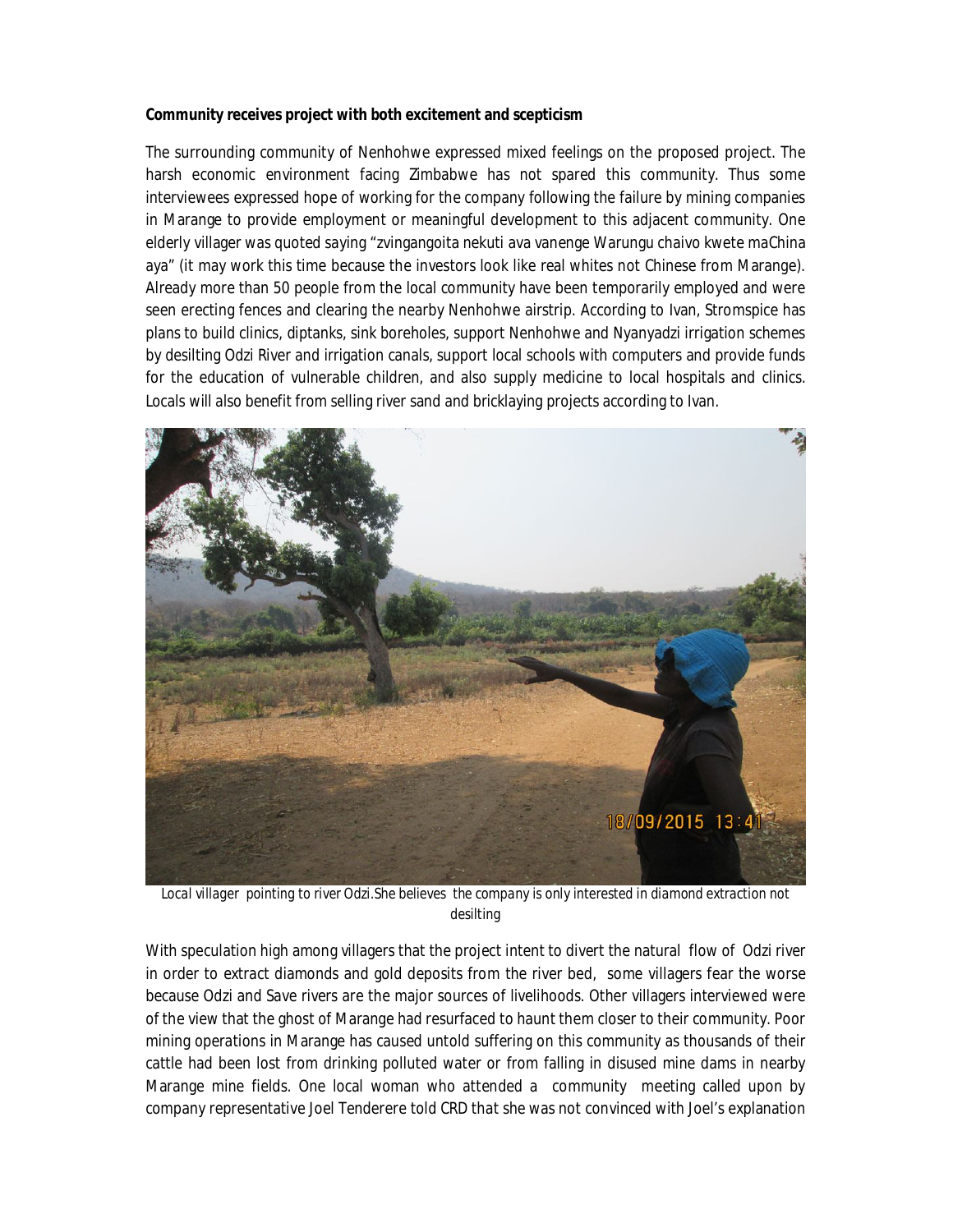that the project was merely meant to restore river viability and aquatic life. The woman was of the view that Stromspice Trading was mostly interested in extracting diamond deposits in the river and would leave immediately after depleting the resource without rehabilitating the environment. According to her some traditional leaders have already accepted bribes from the company to establish their plant on irrigation land without the knowledge of plot holders.



#### **Integrated natural resource management**

*The project intends to divert natural flow of Odzi River*

Nenhohwe falls under Odzi Subcatchement area managed by sub catchment councils. According to Manzungu and CHinhinga 2002 Catchment Councils are statutory bodies created by the ministry of water as platforms for different stakeholders to consult and collectively manage water resources in a catchment area. The main stakeholder groups constituting membership of sub catchment Councils in this instance include ZINWA,EMA, Rural District Councils (RDCs),traditional leaders, communal farmers, small-scale- large-scale mines, service industry and any other local stakeholders. The Odzi sub catchment council has not been consulted on this project in order to make productive recommendations that protect the interests of all stakeholders. Catchment councils are critical as they provide platforms for communities to pursue their interests in the management of their water and environmental protection. Information gathered by CRD indicates that catchment councils are poorly funded and cannot effectively carry out their mandates at the moment. The interaction between the community and company officials in the absence of other critical stakeholders as already seen in this project of will not guarantee the community of environmental safety.